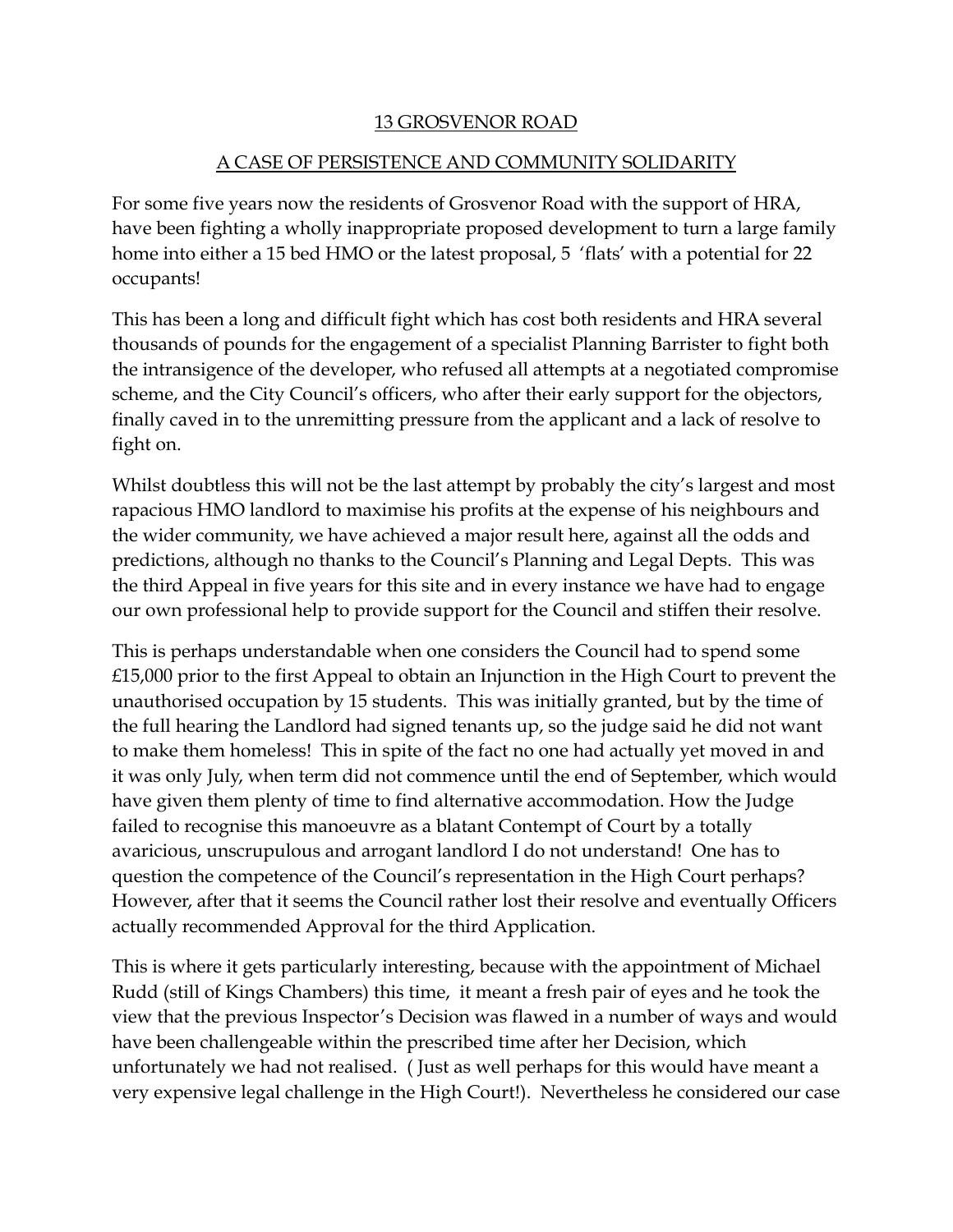still had merit and we should oppose any Appeal once again following a further Planning application. It was then, to our horror, we found that Officers were going to recommend approval this time! We spoke with the Case Officer and the then Temporary Head of Planning who were adamant they had no choice but to follow the previous Inspector's findings. We then had to obtain an additional Legal Opinion to present to the Planning Panel considering the application, as to why they would be in error to grant permission. However despite the THoP's contemptuous dismissal of this legal opinion, which was also rejected by the Council Solicitor, the Panel of Councilors accepted the Opinion and voted to refuse the planning application, which meant it could then be considered by another Inspector at a further Appeal.

 The Barrister then had to prepare our Appeal submission by Written Reps, which included much direct evidence from the residents of Grosvenor Road which was to prove crucial in the new Inspector's findings.

There are some important lessons to be learnt here I believe and if this case illustrates one thing above all, it is the importance for Residents and their RAs to have access to qualified professional help when it is needed. Without the input of Michael Rudd of Kings Chambers on this last Appeal and Sarah Clover of the same Chambers for the previous two Appeals, we would not be where we are today.

Also the importance of getting one's Ward Councillors involved at an early stage; it is their support which will get the application brought before the Planning Panel in the event of the Officers recommending approval, as in this case.

Additionally and perhaps most importantly of all, is the need for residents to come together and cooperate in the writing of letters of objection, obtaining evidence, taking photos of Parking for example and working with the community as a whole to protect and preserve their area. Finally it is important to turn up in support of the elected speaker at the Planning Panel; the number of objectors present does have an influence on members of the Planning Panel. Plus of course, either form, or join your local RA.

This is but one of some 30 odd Appeal decisions over the last three years or so that have gone in residents favour, having originally been recommended for Approval by Officers, yet refused at Panel. I am also reminded of other similar cases, all recommended by Officers for approval, where there were a number of successive Appeals over several years, Crofton Close, Pointout Close, several in Bassett; all of which required the legal representation of Kings Chambers to enable residents to obtain the desired result. One has to question why this should be necessary when it is after all, the Council's job in the first place, especially when one considers the Inspectors observation at para 8.2 of his Decision for Costs against the Council (?!) where he says of the application ... *it would not comply with policies in the Development Plan,* plus…the